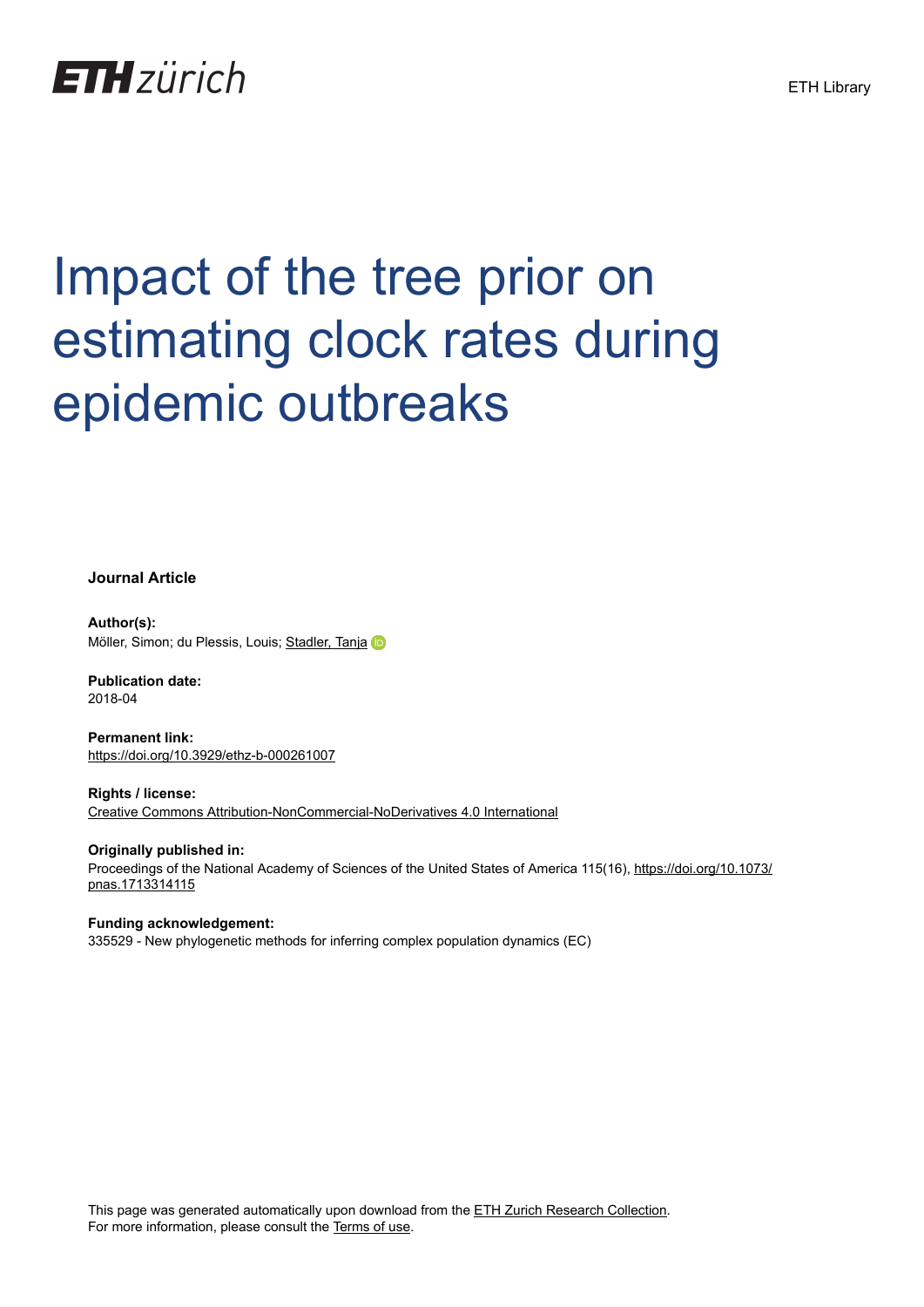

## **Impact of the tree prior on estimating clock rates during epidemic outbreaks**

**Simon Moller ¨ a,1, Louis du Plessisb,1, and Tanja Stadlera,c,2**

ªDepartment of Biosystems Science and Engineering, ETH Zürich, 4058 Basel, Switzerland; <sup>b</sup>Department of Zoology, University of Oxford, Oxford OX1 3SY, United Kingdom; and 'Swiss Institute of Bioinformatics, 1015 Lausanne, Switzerland

Edited by Scott V. Edwards, Harvard University, Cambridge, MA, and approved March 5, 2018 (received for review July 27, 2017)

**Bayesian phylogenetics aims at estimating phylogenetic trees together with evolutionary and population dynamic parameters based on genetic sequences. It has been noted that the clock rate, one of the evolutionary parameters, decreases with an increase in the sampling period of sequences. In particular, clock rates of epidemic outbreaks are often estimated to be higher compared with the long-term clock rate. Purifying selection has been suggested as a biological factor that contributes to this phenomenon, since it purges slightly deleterious mutations from a population over time. However, other factors such as methodological biases may also play a role and make a biological interpretation of results difficult. In this paper, we identify methodological biases originating from the choice of tree prior, that is, the model specifying epidemiological dynamics. With a simulation study we demonstrate that a misspecification of the tree prior can upwardly bias the inferred clock rate and that the interplay of the different models involved in the inference can be complex and nonintuitive. We also show that the choice of tree prior can influence the inference of clock rate on real-world Ebola virus (EBOV) datasets. While commonly used tree priors result in very high clock-rate estimates for sequences from the initial phase of the epidemic in Sierra Leone, tree priors allowing for population structure lead to estimates agreeing with the long-term rate for EBOV.**

molecular clock | Bayesian phylodynamics | tree inference | phylogenetics | Ebola

**B** ayesian inference is a powerful tool for the study of phylogenetics and phylodynamics. It allows seamless integration of netics and phylodynamics. It allows seamless integration of complicated models with various parameters along with varying degrees of uncertainty. Rather than point estimates, we can compute marginal posterior distributions of our parameters of interest, incorporating the overall uncertainty in the parameters, provided the model fits the data. While the Bayesian phylogenetic framework as a whole is conceptually straightforward, carrying out an analysis can be very complex and thus dedicated software tools have been developed (1–4).

Sequence data alone allow us to infer phylogenetic trees in which branch lengths correspond to the expected number of substitutions along that branch. For sequence data collected serially through time, the dates of the sequences inform us about the branch lengths and the substitution rate in calendar time units, provided that evolution happens on the timescale that was sampled (5). For fast-evolving pathogens, like RNA viruses, serially sampled data collected only within a few months may be sufficient to obtain an estimate of the calendar timescale. For studies of recent macroevolutionary history, ancient DNA (aDNA) (6) samples may inform us about the calendar timescale.Macroevolutionary processes into deep time lack the availability of serially sampled sequences. Instead, contemporary sequences together with fossil samples are used to time calibrate the phylogenetic trees (7).

As a model parameter, the clock rate—namely the rate of nucleotide changes in units of calendar time—is well defined and together with the branch length (in units of calendar time) determines the expected amount of nucleotide change along a branch. These changes may be mutations or substitutions. Many models and analyses acknowledge the fact that there are multiple different clock rates varying between branches and sites. Comparisons of clock rates therefore need to be done very carefully. Nevertheless, such comparisons have shown for many different empirical datasets stemming from viral outbreaks that the clock rate decreases as the sampling period is increased (8). This was also observed during the 2013–2016 Ebola virus disease (EVD) epidemic in West Africa, where an early study inferred an elevated substitution rate (9) (albeit with a large degree of uncertainty). Further data collection made it evident that substitutions were occurring at a similar rate as suggested by long-term observations (10).

The phenomenon that the clock-rate estimate depends on the timescale used for calibration is not limited to viruses and was first observed more than 10 years ago on avian and primate mitochondrial DNA (11). That paper (11) suggests that the most likely cause is incomplete purifying selection. On shorter timescales, slightly deleterious mutations are still observed in the data and artificially inflate the clock rate. Over a longer time frame these mutations are purged due to purifying selection (see ref. 12 for an illustrative example). It was quickly shown, though, that purifying selection alone cannot explain the observed decline (13). Multiple other factors, such as calibration errors, model misspecification, and sequencing errors, can all contribute to inflated clock-rate estimates (see ref. 12 for a review). The debate about which of these factors contribute and to which degree is still very much ongoing, in particular with

#### **Significance**

**Genetic sequencing data of pathogens allow one to quantify the evolutionary rate together with epidemiological dynamics using Bayesian phylodynamic methods. Such tools are particularly useful for obtaining a timely understanding of newly emerging epidemic outbreaks. During the West African Ebola virus disease epidemic, an unusually high evolutionary rate was initially estimated, promoting discussions regarding the potential danger of the strain quickly evolving into an even more dangerous virus. We show here that such high evolutionary rates are not necessarily real but can stem from methodological biases in the analyses. While most analyses of epidemic outbreak data are performed such that these biases may be present, we suggest a solution to overcome these biases in the future.**

Author contributions: S.M. and T.S. designed research; S.M., L.d.P., and T.S. performed research; S.M. and L.d.P. contributed new reagents/analytic tools; S.M. and L.d.P. compiled data; S.M. and L.d.P. analyzed data; and S.M., L.d.P., and T.S. wrote the paper.

The authors declare no conflict of interest.

This article is a PNAS Direct Submission.

This open access article is distributed under [Creative Commons Attribution-](https://creativecommons.org/licenses/by-nc-nd/4.0/)[NonCommercial-NoDerivatives License 4.0 \(CC BY-NC-ND\).](https://creativecommons.org/licenses/by-nc-nd/4.0/)

<sup>1</sup> S.M. and L.d.P. contributed equally to this work.

<sup>2</sup> To whom correspondence should be addressed. Email: [tanja.stadler@bsse.ethz.ch.](mailto:tanja.stadler@bsse.ethz.ch)

This article contains supporting information online at [www.pnas.org/lookup/suppl/doi:10.](http://www.pnas.org/lookup/suppl/doi:10.1073/pnas.1713314115/-/DCSupplemental) [1073/pnas.1713314115/-/DCSupplemental.](http://www.pnas.org/lookup/suppl/doi:10.1073/pnas.1713314115/-/DCSupplemental)

Published online April 2, 2018.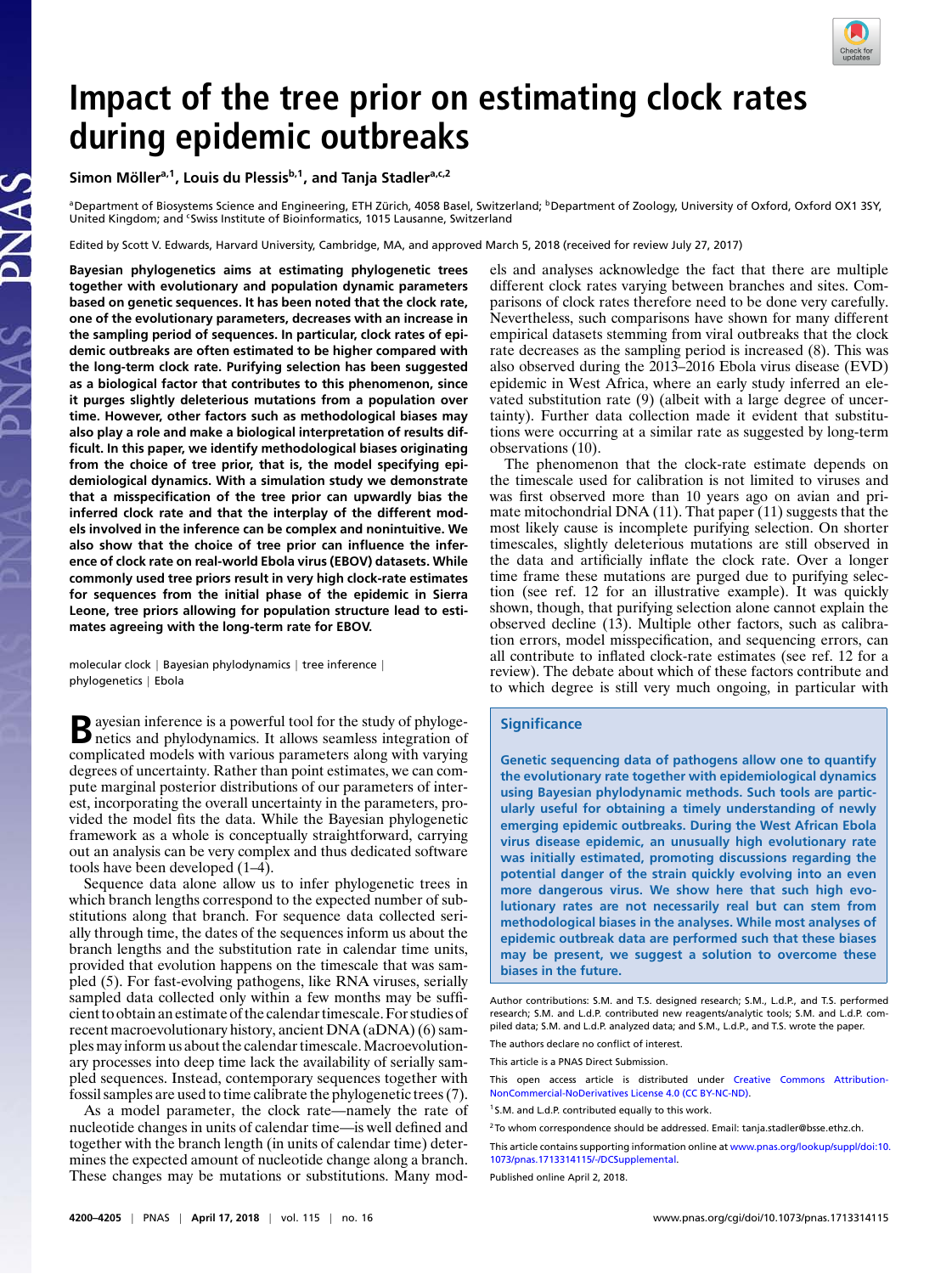regard to the question of how big a role purifying selection plays (14–16). To understand the complex interplay, simulation studies and analyses of empirical datasets are both important.

For a time-dated phylogenetic analysis in a Bayesian framework we need to specify at least an evolutionary model consisting of the clock model and the substitution model, together with a population dynamic model specifying the tree prior. These components interact in a way that is sometimes counterintuitive. Some efforts have been made to make it easier for researchers to select the most appropriate clock and substitution models (17– 22), but fewer efforts have been made to choose the appropriate tree prior. Even if we are interested only in the clock rate and integrate out the uncertainty in tree space, the tree prior can still have an appreciable impact on the posterior distribution of the evolutionary parameters. Even though the models for the clock and the tree are independent components of the analysis, the tree length (i.e., the sum of all branch lengths) and clock rate are highly negatively correlated, as their product needs to explain the overall diversity that is observed in the data. While we put an explicit prior directly on the clock rate, this is not true for the tree length. Rather, the tree length obtains a prior indirectly from the specified tree prior. This indirect influence has not been studied in detail, except for some analytical results for a coalescent (23) and a Yule model (24) with contemporary tips. Results for serially sampled tips or for birth–death processes are to our knowledge not available.

New models for tree priors are regularly investigated using simulation studies in which the model itself, or simpler models, is used to generate phylogenies and sequence alignments (25, 26). While this is a valuable contribution to show that the model can recover true values under ideal circumstances, it offers no information about the robustness of inferences to violations of the underlying model assumptions.

All of the currently available tree priors are huge simplifications to the full range of dynamics seen in a real epidemic. It is thus likely that the true tree will be very poorly supported under the tree prior. If the data are informative enough, the prior will not contribute significantly to the posterior and the true tree can be recovered, given that it has a nonzero probability density under the tree prior, regardless of how atypical the tree is under the tree prior. However, in data-limited scenarios (such as the start of an epidemic), using a tree prior that provides a poor description of the epidemiological process could result in highly biased estimates of model parameters.

In this paper, we identify some nontrivial conceptual issues arising from the choice of tree priors when estimating clock rates. In particular, we perform a simulation study using a fixed empirical rather than a simulated—tree and simulate sequence evolution on that tree. We obtained the empirical tree from an analysis of sequences from Guinea during the 2013–2016 EVD epidemic (27, 28). Using an empirical tree (rather than a simulated tree using the tree prior) allows us to assess the robustness of the inference of the (known) clock rate from the simulated sequences, when the tree prior potentially poorly models the underlying tree. By simulating under known substitution and clock models we ensure that any biases observed in the inference must be due to the tree prior and not due to other complicating factors, such as incomplete purifying selection, that play a role in the real world.

We show that for short and moderate sequence lengths the simulated data are not informative enough to lead to unbiased estimates of the clock rate or the tree length, when using commonly employed coalescent and birth–death model tree priors with nonstructured populations. We then analyze the Guinea sequencing data, as well as a dataset sampled during the first month of the epidemic in Sierra Leone (9), using classic tree priors ignoring population structure as well as a tree prior accounting for population structure. We show that tree priors assuming a population without structure lead to the Sierra Leone clock rate being inflated compared with the long-term estimates for Ebola virus (EBOV). A tree model that accounts for structure within the population leads not only to a better fit to the data, but also to Sierra Leone clock-rate estimates that are in good agreement with estimates we obtained for Guinea, as well as the long-term estimates for EBOV.

#### Results

**Simulation Study.** The empirical tree used to simulate sequences for the simulation study is shown in Fig. 1*A*. The tree is obviously



**Fig. 1.** Results of the simulation study. (*A*) The tree that was used in the simulation study [this tree is the maximum clade credibility (MCC) tree of an analysis under a birth–death skyline model on a dataset consisting of the coding regions of 236 EBOV genomes sampled from patients in Guinea]. (*B*) The median values and 95% HPD intervals for key parameters estimated from simulated sequences. The dashed lines indicate the true values used in simulations. Clock rate is reported in substitutions per site per year, tree height and tree length in years, and total divergence (product of clock rate and tree length) in substitutions per site. (*C*) The distribution of topologies of posterior tree samples for analyses of simulated datasets of different sequence lengths, where we projected the Euclidean distances between real-valued representations of the topologies onto a 2D space. The red cross marks the true tree.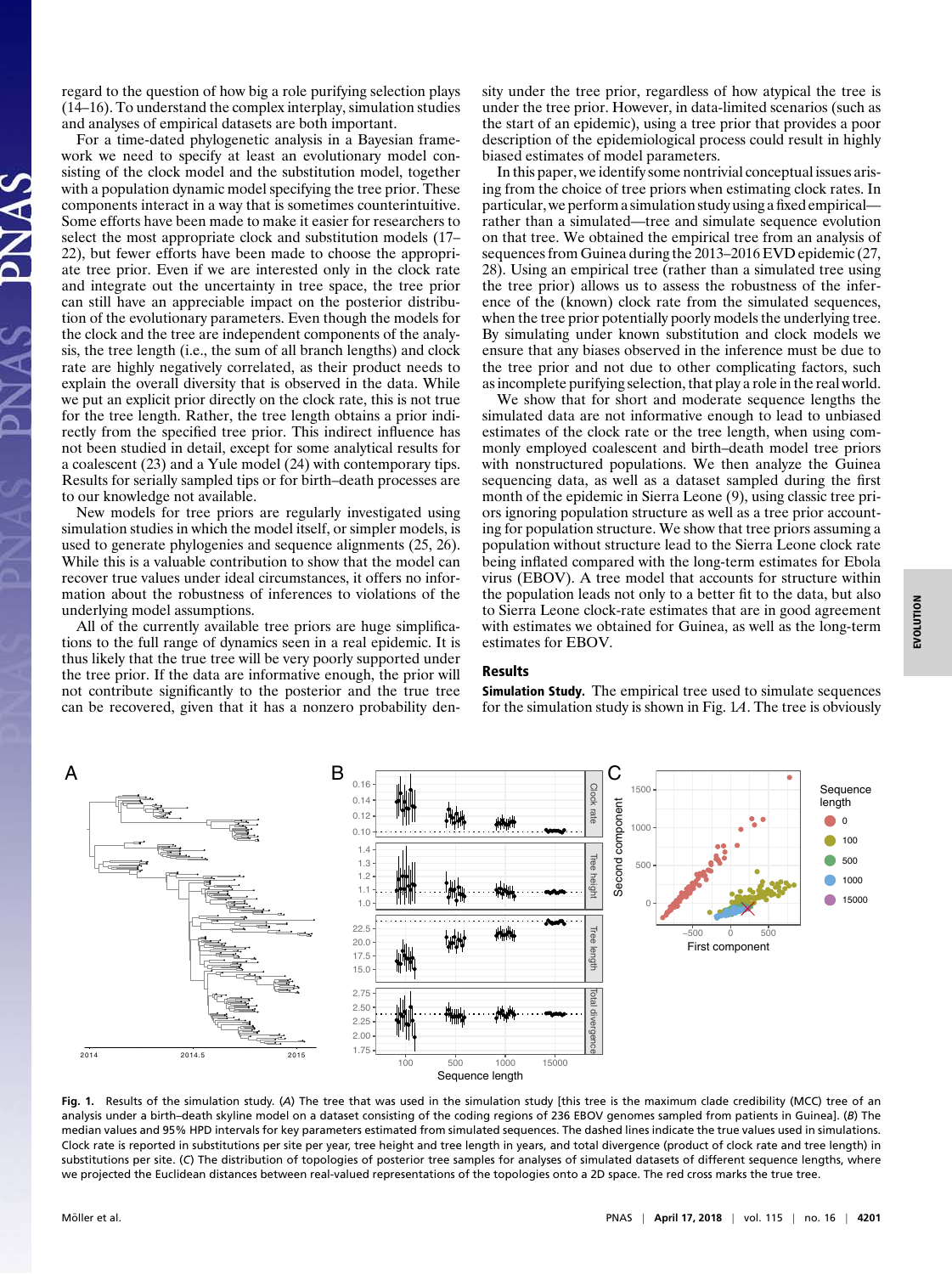less balanced than a typical constant-size coalescent tree (compare with *[SI Appendix](http://www.pnas.org/lookup/suppl/doi:10.1073/pnas.1713314115/-/DCSupplemental)*, Fig. S2). The median estimate and 95% highest posterior density (HPD) intervals for clock rate, tree height, tree length, and total divergence for each replicate of the simulation study under a constant size coalescent are shown in Fig. 1*B* and *[SI Appendix](http://www.pnas.org/lookup/suppl/doi:10.1073/pnas.1713314115/-/DCSupplemental)*, Fig. S3*A*. The dashed lines in each panel indicate the true values. The HPD intervals for tree height and total divergence include the true value in all but 1 replicate each, for all sequence lengths, and become smaller with increasing sequence length. The estimates for clock rate and tree length include the true value in none of the 30 replicates for tree length up to sequence length 1,000. The estimates are biased upward and downward, respectively. The bias and the variance decrease as the sequence length increases (*[SI Appendix](http://www.pnas.org/lookup/suppl/doi:10.1073/pnas.1713314115/-/DCSupplemental)*, Fig. S3*D*), but the true value is covered only by the HPD intervals of 7 and 8 of 10 replicates for sequence length 15,000, for tree length and clock rate, respectively. Without any sequence data (i.e., sequence length of 0), the median inferred value for the clock rate is unbiased and all HPD intervals contain the true value, as expected, since the prior is centered around the true rate (*[SI](http://www.pnas.org/lookup/suppl/doi:10.1073/pnas.1713314115/-/DCSupplemental) [Appendix](http://www.pnas.org/lookup/suppl/doi:10.1073/pnas.1713314115/-/DCSupplemental)*, Fig. S4*A*).

Fig. 1*C* shows the posterior distribution of tree topologies, for the first replicate (of 10), projected onto 2D Euclidean space (29), after down-sampling to 101 trees per sequence length and discarding 10% as burn-in. The points representing topologies obtained with sequence data form a cluster around the true topology (marked with a red cross), while topologies originating from the analysis without sequence data are clearly separated.

To illustrate that the above biases result from the empirical Guinea tree being very different from a typical coalescent tree (i.e., the tree prior) we repeated the simulation study on 10 trees simulated under the constant-size coalescent. As expected, about 95% of the HPDs contain the true values. Furthermore, the observed biases are very small and parameter estimates become unbiased with very small HPD intervals for sequences of length 500 or longer (*[SI Appendix](http://www.pnas.org/lookup/suppl/doi:10.1073/pnas.1713314115/-/DCSupplemental)*, Figs. S5 and [S6\)](http://www.pnas.org/lookup/suppl/doi:10.1073/pnas.1713314115/-/DCSupplemental).

We assessed the robustness of our findings by repeating the simulation study with different clock rates (*[SI Appendix](http://www.pnas.org/lookup/suppl/doi:10.1073/pnas.1713314115/-/DCSupplemental)*, Figs. S3 [and S4\)](http://www.pnas.org/lookup/suppl/doi:10.1073/pnas.1713314115/-/DCSupplemental) and with a less informative clock rate prior (*[SI Appendix](http://www.pnas.org/lookup/suppl/doi:10.1073/pnas.1713314115/-/DCSupplemental)*, [Figs. S7](http://www.pnas.org/lookup/suppl/doi:10.1073/pnas.1713314115/-/DCSupplemental) and [S8\)](http://www.pnas.org/lookup/suppl/doi:10.1073/pnas.1713314115/-/DCSupplemental). We further changed the constant populationsize assumption of the coalescent tree to exponential growth (*[SI Appendix](http://www.pnas.org/lookup/suppl/doi:10.1073/pnas.1713314115/-/DCSupplemental)*, Fig. S9) and also repeated the experiment with a birth–death tree prior (*[SI Appendix](http://www.pnas.org/lookup/suppl/doi:10.1073/pnas.1713314115/-/DCSupplemental)*, Fig. S10). Finally, it has been noted that not exploring the correct topological space can result in biases to branch-length estimates (30). To test whether this hypothesis is responsible for the observed biases we fixed the tree topology (but not the branch lengths) to that of the empirical tree (*[SI Appendix](http://www.pnas.org/lookup/suppl/doi:10.1073/pnas.1713314115/-/DCSupplemental)*, Fig. S11). Although the magnitudes of the biases change between analyses, the same pattern remains visible in all of our sensitivity analyses.

*[SI Appendix](http://www.pnas.org/lookup/suppl/doi:10.1073/pnas.1713314115/-/DCSupplemental)*, Fig. S12 shows an analysis of the simulated alignments in a maximum-likelihood framework using the tools RAxML (31) and least-squares dating (32). In this case the clock rate is slightly underestimated for sequences of length 100, whereas it was severely overestimated in a Bayesian framework. For sequences of length 500 and more, the true value is within 1 SD of the inferred mean.

Empirical Ebola Study. Fig. 2 shows the results for the two EBOV datasets. For the Guinea dataset the birth–death model leads to the highest clock rate with a median of roughly  $1.3 \times 10^{-3}$ substitutions per site per year. Under all of the other models the inferred rate is slightly below  $1.2 \times 10^{-3}$  substitutions per site per year. The HPD intervals are largely overlapping. These estimates are in good agreement with the long-term rate estimated over the course of the epidemic  $[$  ~1.2 × 10<sup>-3</sup> substitutions per site per year (10)]. For the tree height the large HPD intervals for the constant coalescent stand out. This model also has the highest median of around 1.1 years, while the lowest estimate of slightly below 1 year is obtained under the birth–death model. The inferred tree length shows the opposite trend to the clock rate, with the birth–death model leading to a median estimate of 17 years whereas the other models result in an estimate between 18 and 19 years. For total divergence there are no noticeable differences between any of the models.

For Sierra Leone all of the unstructured models lead to a median estimate of the clock rate of about  $2 \times 10^{-3}$  substitutions per site per year. In contrast, the structured coalescent



**Fig. 2.** Median and 95% HPD intervals for key parameters inferred from the Guinea (*A*) and Sierra Leone (*B*) datasets under different tree priors. For units refer to the Fig. 1 legend.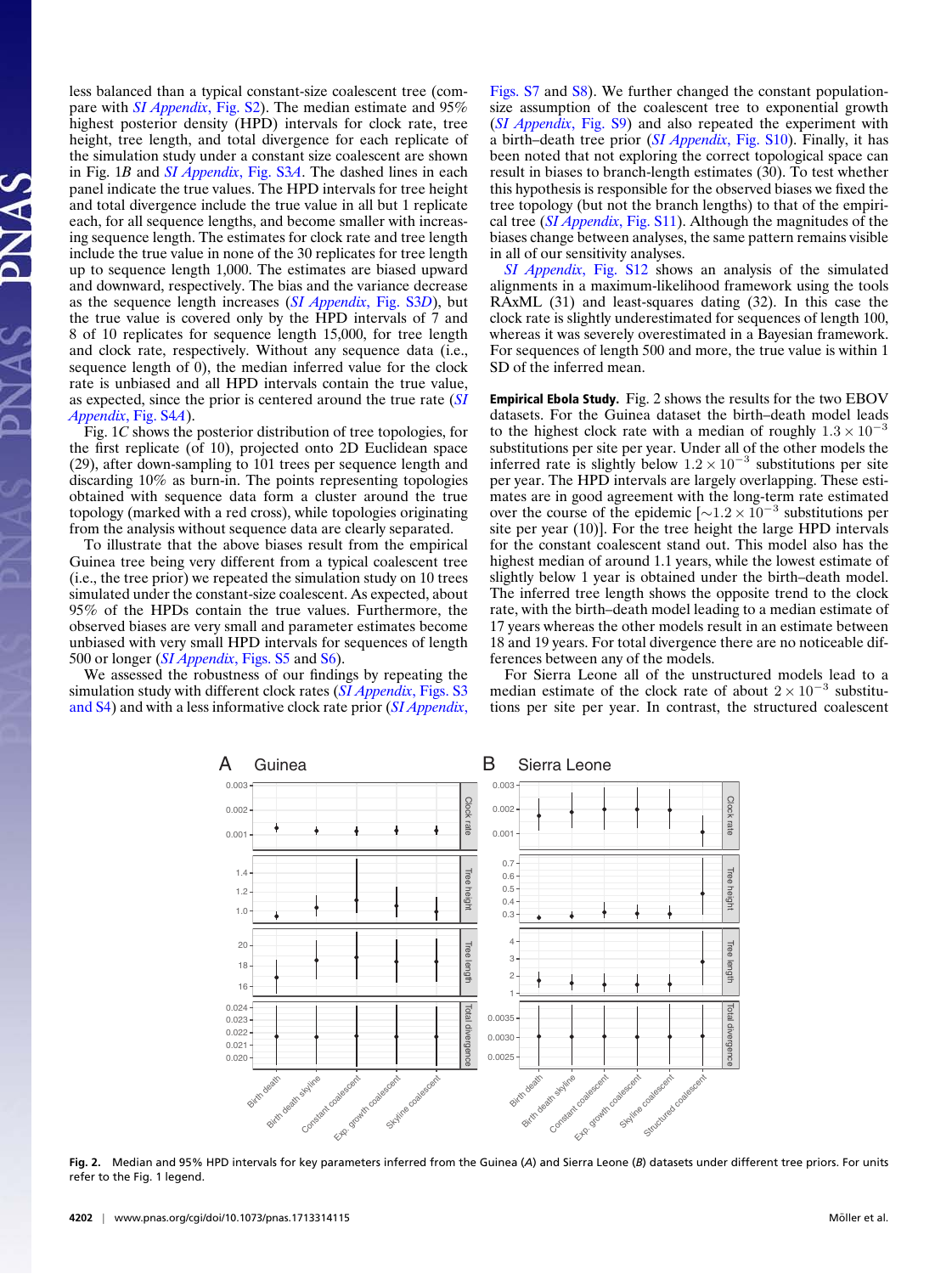model results in a median rate of  $1.3 \times 10^{-3}$  substitutions per site per year which agrees with the long-term rate estimated over the course of the epidemic  $[~\sim 1.2 \times 10^{-3}$  substitutions per site per year (10)]. The opposite trend is observed for the tree length. While the unstructured models result in estimates of around 1.5 years, the structured coalescent leads to a median value of 2.3 years. Similarly, for the tree height, the medians of the unstructured models are around 0.3 years but the birth– death models result in narrower HPD intervals than the coalescent models. Using the structured coalescent, where we assigned demes based on genetic similarity (see *[SI Appendix, Supporting](http://www.pnas.org/lookup/suppl/doi:10.1073/pnas.1713314115/-/DCSupplemental) [Methods](http://www.pnas.org/lookup/suppl/doi:10.1073/pnas.1713314115/-/DCSupplemental)*, for details), we obtain a much larger HPD interval around a median of 0.46 years. Again, we find no noticeable difference for total divergence.

*[SI Appendix](http://www.pnas.org/lookup/suppl/doi:10.1073/pnas.1713314115/-/DCSupplemental)*, Fig. S13 shows the results of the model comparison. For both datasets the structured coalescent is clearly the best-fitting model among those examined. We assessed the robustness of this finding by running path sampling with a varying number of steps (*[SI Appendix](http://www.pnas.org/lookup/suppl/doi:10.1073/pnas.1713314115/-/DCSupplemental)*, Table S2). While the structured coalescent always presents the best fit, the ranking of the other models varies.

The assignment to demes in the structured model analysis is not necessarily clear a priori and it could be argued that our results are applicable only to the particular assignment we used. To investigate this dependence we assigned sequences in the Sierra Leone dataset randomly to demes. Random deme assignment does not appear to affect estimates of the clock rate, tree height, tree length, or total divergence (*[SI Appendix](http://www.pnas.org/lookup/suppl/doi:10.1073/pnas.1713314115/-/DCSupplemental)*, Fig. S14). However, we advise caution when interpreting these results, as the analyses mix poorly for the migration model-specific parameters, although all other parameters have effective sample sizes above 200.

#### Discussion and Conclusion

Most common tree priors are relatively simple and do not take into account the interplay between the phylogeny, population structure, selection, and other factors that affect the population dynamics. Thus, empirical trees are often less balanced, with different distributions of branching times compared with trees under the prior. The simulation study shows that when simulating along a tree that is based on empirical data, it can be surprisingly difficult to recover the true clock rate, even when very simple clock and substitution models are used. The biases are observed despite the fact that the correct substitution model and an unbiased prior on the clock rate are used and persist even when conditioning on the true topology and allowing only branch lengths to vary. The problem arises from a misspecification of the tree prior (Fig. 1 and *[SI Appendix](http://www.pnas.org/lookup/suppl/doi:10.1073/pnas.1713314115/-/DCSupplemental)*, Fig. S4) which will be difficult to detect in empirical datasets where the truth is unknown. Thus, the biases may be overcome by using more appropriate tree priors; however, the biases we observe will not vanish when using more complex clock-rate priors [such as the continuoustime Markov chain reference prior (33)], as our simulated data do not contain rate variation. Instead, it would be more difficult to disentangle biases due to the tree prior from those due to the clock-rate prior when using more complex clock-rate priors. The tree prior implies an indirect prior for the tree length, which may cause a bias in the clock-rate estimate. Biases on the clock rate disappear when sampling from the prior without sequence data (*[SI Appendix](http://www.pnas.org/lookup/suppl/doi:10.1073/pnas.1713314115/-/DCSupplemental)*, Fig. S4).

These results may initially seem counterintuitive. To explain them, we briefly review the Bayesian phylogenetic framework. Let the clock rate and substitution rate be denoted by  $\mu$ , the tree by T, the parameters of the tree prior by  $\theta$ , and the data (sequence alignment) by  $D$ . In a simple form, the posterior is given by  $P(\mu, \theta, \mathcal{T} | \mathcal{D}) \propto P(\mathcal{D} | \mu, \mathcal{T}) f(\mathcal{T} | \theta) f(\mu) f(\theta)$ , if we assume that the clock rate and tree priors are independent of each other  $(f(\mu, \theta) = f(\mu)f(\theta))$ , as is the case in all of the models

we analyzed. Without any sequence data, we have  $P(D|\mu, \mathcal{T}) = 1$ and therefore, when sampling from the posterior,  $\mathcal T$  and  $\mu$  can change independently; thus we do not observe biases in our analyses without sequence data. Adding only a small amount of sequence data can make a large difference in the inference as it links the tree and the clock rate via  $P(\mathcal{D}|\mu, \mathcal{T})$ . If the tree prior causes the tree length to be underestimated, the model will compensate for this by increasing the clock rate to explain the overall diversity in the data; this is seen in our simulation analyses with sequences.

The prior distribution on the tree space,  $f(\mathcal{T}|\theta)$ , is a distribution over topologies and branch lengths. This indirectly gives rise to the prior on the tree length (depicted in *[SI Appendix](http://www.pnas.org/lookup/suppl/doi:10.1073/pnas.1713314115/-/DCSupplemental)*, Fig. [S4\)](http://www.pnas.org/lookup/suppl/doi:10.1073/pnas.1713314115/-/DCSupplemental). Upon adding sequence data the topologies that before had a high prior support become very unlikely (Fig. 1*C*) and under this constrained topological space, the indirect prior on the tree length is altered as well (see *[SI Appendix](http://www.pnas.org/lookup/suppl/doi:10.1073/pnas.1713314115/-/DCSupplemental)*, Fig. S2 for an illustration). The constrained topological space causes a downward bias in tree length for sequence lengths 100, 500, and 1,000 as seen in Fig. 1*B*, which in turn causes the clock rate to be overestimated. Our simulation study indicates that in data-limited scenarios, none of the commonly used unstructured tree priors provide unbiased estimates for data simulated along an empirical tree (Fig 1*B* and *[SI Appendix](http://www.pnas.org/lookup/suppl/doi:10.1073/pnas.1713314115/-/DCSupplemental)*, Figs. S9 and [S10\)](http://www.pnas.org/lookup/suppl/doi:10.1073/pnas.1713314115/-/DCSupplemental). Despite very different priors for the dynamics in the underlying unstructured population, too much weight is given to certain trees, causing a bias in the tree length. The dependence that even a small amount of sequence data introduces between the tree prior and the clockrate prior, along with the negative correlation between the tree length and the clock rate, in turn results in biases to the clock rate. Negative correlations among parameters that are independent in the priors can be indicative of a model that is overparameterized (34). However, this is not necessarily the case, and the fact that we recover unbiased estimates as the sequence length is increased shows that this is unlikely to be a factor here. Since trees sampled from real epidemics are likely to be highly atypical under the currently available tree priors, the chosen tree prior may result in biased estimates, especially during the early phase of an epidemic.

The influence of sequence data on the topological space and on the tree length can be illustrated with a toy example (Fig. 3). Consider a tree with two contemporary samples and one past sample. For a small population size a coalescent tree prior would give high probability to the tree topology in which the two contemporary tips form a cherry. When sequence data are added, it may become obvious, though, that the cherry should be formed between one of the contemporary tips and the sample from the past. This effectively puts a lower bound on the tree length. We point out that the tree prior restricts not only the topological space but also the branch lengths and thus restricts the tree length. This restriction also leads to biases, as observed when constraining our simulation analysis to the true tree topology, but allowing branch lengths to vary.



**Fig. 3.** A toy example of how the sequence data can influence the branch length via changing the topology.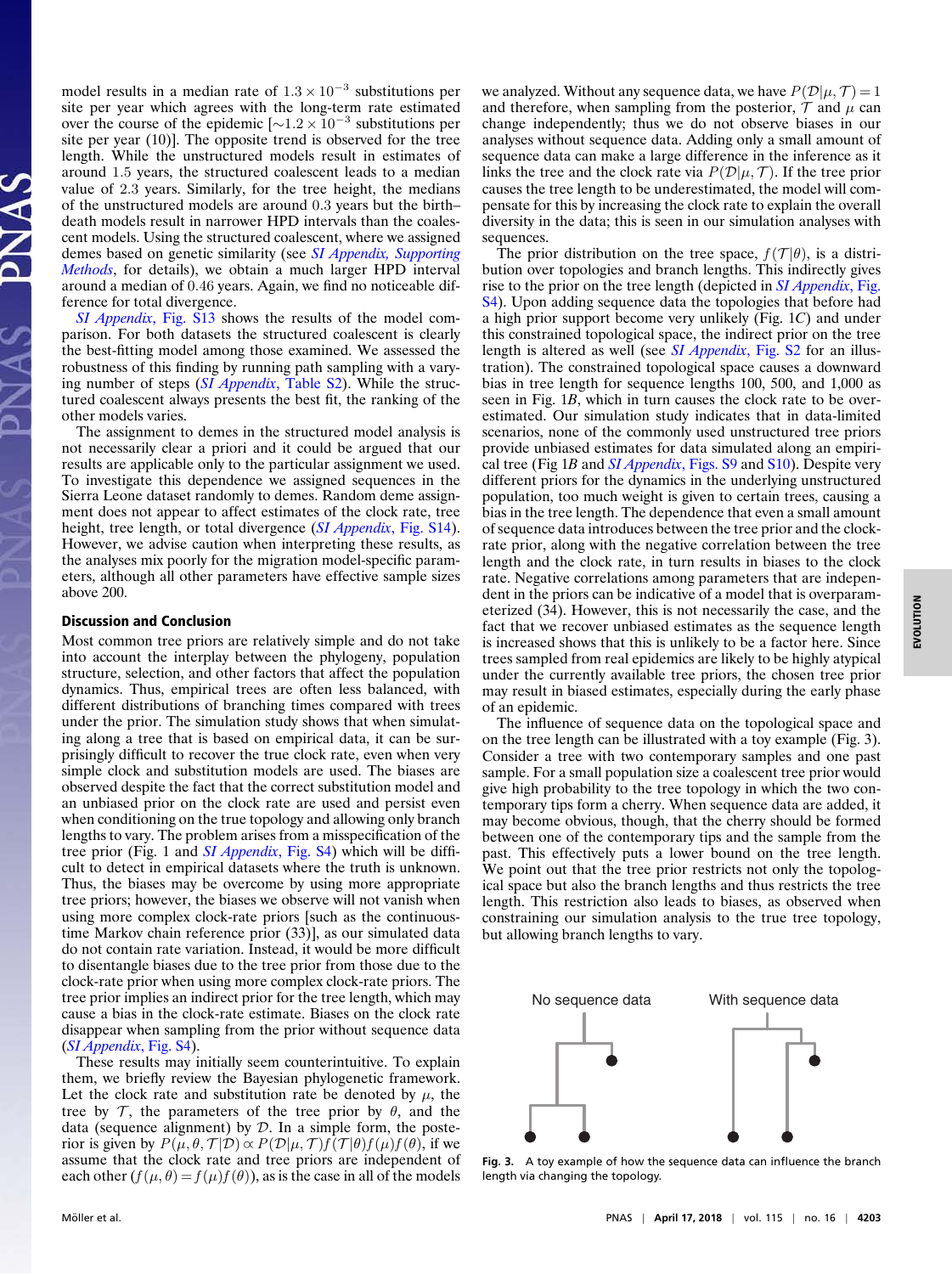The usual approach to assess whether the data are informative on a parameter of interest (e.g., the clock rate) is to look for a departure of the posterior distribution from the prior. However, without enough data to overcome methodological biases from model misspecification, simply showing a departure from the prior is not sufficient. In our simulation study the clock rate and tree length both initially show very clear departures from their priors for shorter sequence lengths. However, it is only once more sequencing data are added that estimates become unbiased. Thus, in the absence of independent estimates, departures from the prior should not be taken as evidence that the data are informative enough to produce unbiased estimates.

We note that the tree height can be estimated much more reliably than the tree length (Fig. 1*B*). Like the total divergence, it is a global parameter and a small amount of data are already informative about it. As there are many trees of the same height but with different lengths (e.g., Fig. 3), inferring the length correctly is a much harder problem and thus more susceptible to biases from the tree prior.

We showed that a maximum-likelihood analysis which does not use a tree prior did not suffer from an upward bias in clockrate estimates, offering a potential way to check for clock-rate biases in Bayesian analyses. In contrast, maximum-likelihood estimates were underestimated for the shortest sequences (although much shorter sequences were needed to obtain unbiased estimates than within a Bayesian framework). These results are reminiscent of ref. 35, where the authors show that branch lengths tend to be underestimated in a Bayesian framework, whereas maximum-likelihood estimates tend to be inflated.

The analysis of the two empirical datasets also confirms that the tree prior can influence the inferred clock rate. For Sierra Leone, where 81 sequences were sampled over 3 months, we see that the choice of tree prior can heavily influence the estimated clock rate. If a structured model had been used in the original analysis (9), then the difference between the short- and longterm estimates would have disappeared. For the Guinea dataset (236 sequences spanning 10 months) we get similar clock-rate estimates across tree priors. In fact, the median clock rates of the Sierra Leone dataset under the structured coalescent and the Guinea dataset under any tree prior are estimated to be in the range  $1.15-1.3 \times 10^{-3}$ , which is in good agreement with the long-term rate of  $1.2 \times 10^{-3}$  substitutions per site per year estimated over the course of the epidemic (10).

We did not use the structured coalescent in its usual form, as a model of migrations between discrete locations. Instead, we assigned sequences to different demes in the structured model based on genetic distance between sequences, as well as in a random manner. In this sense, the structured model allows distinct lineages to coalesce at different rates, introducing a greater degree of flexibility in the tree prior. Since clock-rate estimates are not affected by the particular chosen deme assignment, we suggest that the reduction in biases does not stem from the introduction of realistic population structure, but because the structured model assigns a higher probability to unbalanced trees with higher tree lengths than any of the unstructured models. It may be fruitful to apply a structured model that does not rely on classified tips, thereby avoiding arbitrary deme assignments (e.g., refs. 36 and 37). Analogous to our findings regarding clock rates in epidemiological studies, simulation studies in the context of aDNA have shown that complex population structure in the past can lead to biased estimates of clock rate if the data are analyzed under a model that is too simple (38).

Model comparison suggests that structured models are strongly preferred, indicating that the data appear to demand a model that allows for more variability in the tree distribution than provided by unstructured models. However, correct estimation of the marginal likelihood is a difficult and computationally demanding task and the results should therefore be taken with a grain of salt. Furthermore, marginal likelihoods and Bayes factors say nothing about the absolute goodness of fit (39). This can be assessed only with even more computationally demanding methods like posterior predictive simulation (40). Regardless of its shortcomings, our results show the importance of carefully choosing a tree prior and that this choice can strongly influence the clock-rate estimates.

In this paper we highlight some conceptual problems in the inference of the clock rate when using Bayesian phylogenetic tools. The interaction between tree prior and clock-rate estimation can be complex and nonintuitive. We used a simulation study to demonstrate that deviation of the posterior clockrate distribution from the prior does not necessarily imply a signal in the data and can be a mere artifact of the chosen tree prior. The study indicated that even under the simplest substitution and clock models it may not be possible to recover the true parameter values if the tree prior is a poor description of the evolutionary process. The reanalysis of an Ebola dataset from Sierra Leone showed that the high mutation rate that was reported originally could be due to biases introduced by model misspecification and that the inferred rate under a more flexible tree prior comes very close to the long-term estimate. Overall this emphasizes the need to choose the tree prior carefully—even if the parameter of interest is the clock rate—and demands further investigations into how overall model fit in Bayesian phylogenetic analyses can be assessed.

#### Materials and Methods

Simulation Study. We simulated sequence evolution along a fixed empirical tree using simple clock and substitution models and subsequently analyzed the resulting alignment using the same clock and substitution models under a simple unstructured coalescent tree prior. The empirical tree was obtained from an analysis of the coding regions of 236 Ebola virus genomes sampled from patients in Guinea over a period of 10 months (previously described in refs. 27 and 28). Details of the analysis are described in *[SI Appendix, Sup](http://www.pnas.org/lookup/suppl/doi:10.1073/pnas.1713314115/-/DCSupplemental)[porting Methods](http://www.pnas.org/lookup/suppl/doi:10.1073/pnas.1713314115/-/DCSupplemental)*.

We simulated sequences of length 100 base pairs (bp), 500 bp, 1,000 bp, and 15,000 bp using a Jukes–Cantor (JC69) (41) substitution model and a fixed clock rate of 0.1 substitutions per site per year. For each sequence length we performed 10 independent simulations. The parameters in the setup of this simulation are not meant to be biologically relevant but rather an illustrative example using the simplest possible substitution model. The simulated alignments were subsequently analyzed in Beast2 (2), using the same model of molecular evolution used to simulate the sequences (i.e., strict clock and JC69 model). We chose a normal distribution with standard deviation of 0.02 around the true value of 0.1 as a prior for the clock rate and a lognormal distribution with  $M = 0$  and  $S = 0.5$  for the population size of a constant-size coalescent tree prior. In sensitivity analyses we varied the clock rate used in simulations, the precision of the clock-rate prior, and the tree prior (using different coalescent and birth–death tree priors). Model specifics and further details can be found in *[SI Appendix,](http://www.pnas.org/lookup/suppl/doi:10.1073/pnas.1713314115/-/DCSupplemental) [Supporting Methods](http://www.pnas.org/lookup/suppl/doi:10.1073/pnas.1713314115/-/DCSupplemental)*.

Empirical EBOV Study. We investigated the dependence of clock-rate inference on the chosen tree prior on two EBOV datasets. The first dataset is the one used to generate the tree for the simulation study and we refer to it as the Guinea dataset. The second dataset contains whole-genome data of 81 sequences sampled over 3 months, with all but 3 earlier sequences from Guinea sampled during the first month of the epidemic in Sierra Leone (9). Estimates of the clock rate from this dataset are about twice as high during the outbreak as between outbreaks, albeit with wide confidence intervals (9). We refer to this dataset as the Sierra Leone dataset.

For the analyses in Beast2 we used a strict clock and the Hasegawa, Kishino and Yano (HKY) substitution model (42) without site heterogeneity for all models. We used six different tree priors: constant-rate birth–death, birth–death skyline (26), constant population-size coalescent, exponential growth coalescent, coalescent skyline (25), and structured coalescent (43). We subsequently used path sampling (44) to assess the relative goodness of fit of the different models. Model specifics are listed in *[SI Appendix, Sup](http://www.pnas.org/lookup/suppl/doi:10.1073/pnas.1713314115/-/DCSupplemental)[porting Methods](http://www.pnas.org/lookup/suppl/doi:10.1073/pnas.1713314115/-/DCSupplemental)*.